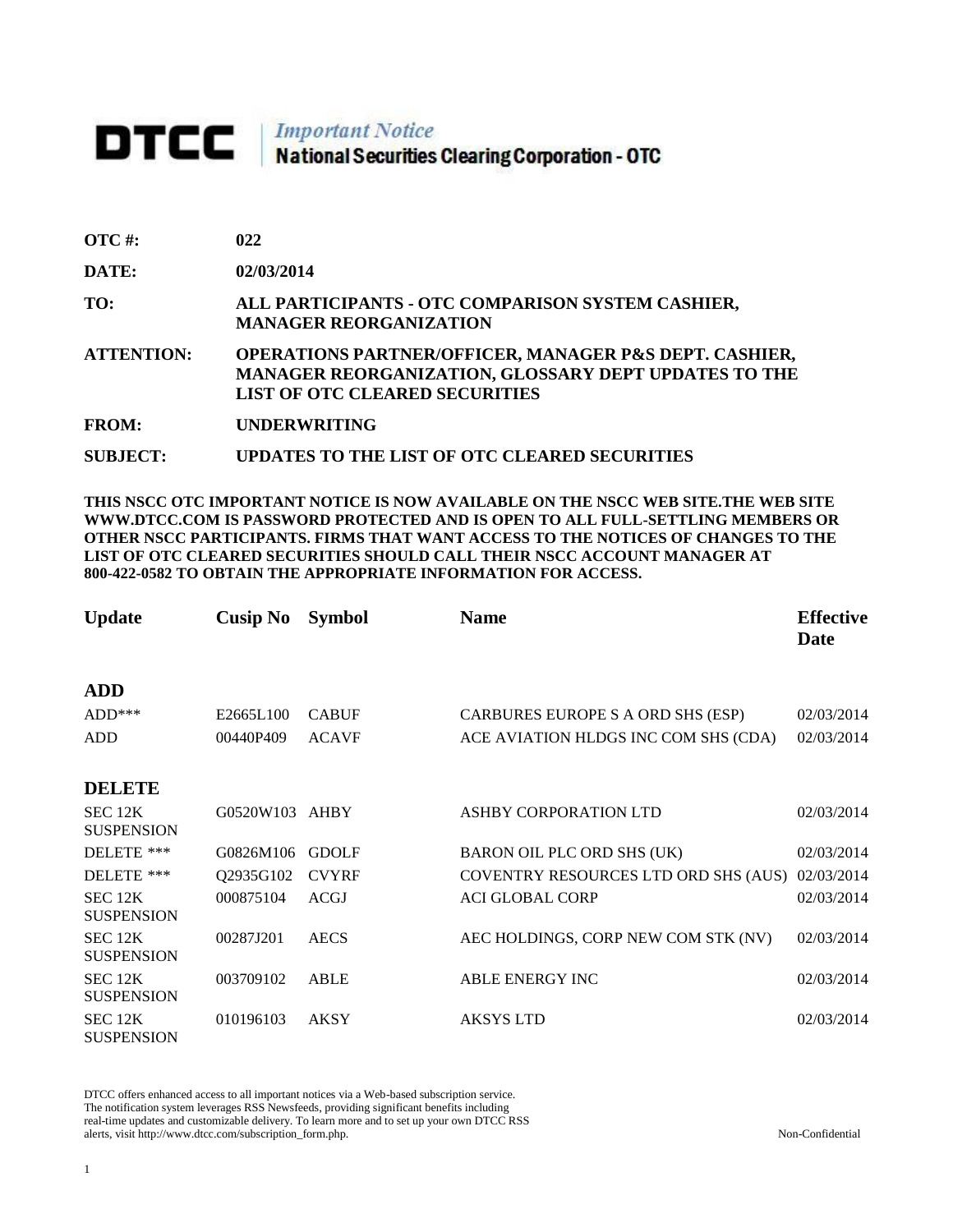| SEC <sub>12K</sub><br><b>SUSPENSION</b> | 01374L109       | <b>ALMY</b>  | ALCHEMY CREATIVE INC.COM STK                                      | 02/03/2014 |
|-----------------------------------------|-----------------|--------------|-------------------------------------------------------------------|------------|
| SEC <sub>12K</sub><br><b>SUSPENSION</b> | 018265108       | <b>ALRY</b>  | ALLENERGY INCORPORATED                                            | 02/03/2014 |
| SEC 12K<br><b>SUSPENSION</b>            | 019411107       | <b>ADPC</b>  | ALLIED PRODUCTS CORP DEL                                          | 02/03/2014 |
| SEC 12K<br><b>SUSPENSION</b>            | 019690106       | <b>ALLD</b>  | <b>ALLISON INDS LTD</b>                                           | 02/03/2014 |
| SEC 12K<br><b>SUSPENSION</b>            | 02152D103       | <b>ADEC</b>  | ALTERNATIVE ENERGY DEVELOPMENT<br><b>CORPORATION COMMON STOCK</b> | 02/03/2014 |
| SEC <sub>12K</sub><br><b>SUSPENSION</b> | 02639T200       | <b>AMNE</b>  | AMERICAN GREEN GROUP INC NEW<br><b>COMMON STOCK (NV)</b>          | 02/03/2014 |
| SEC <sub>12K</sub><br><b>SUSPENSION</b> | 02640A109       | <b>AGDO</b>  | AMERICAN GOLD RES CORP COM STK                                    | 02/03/2014 |
| SEC 12K<br><b>SUSPENSION</b>            | 02883P102       | <b>APAT</b>  | <b>AMERICAN PATRIOT CP</b>                                        | 02/03/2014 |
| SEC 12K<br><b>SUSPENSION</b>            | 030258305       | <b>ASVPQ</b> | AMERICAN TONERSERV CORP. NEW<br><b>COMMON STOCK</b>               | 02/03/2014 |
| SEC 12K<br><b>SUSPENSION</b>            | 035214105       | <b>AGSC</b>  | <b>ANGUS ENERGY CORP</b>                                          | 02/03/2014 |
| SEC 12K<br><b>SUSPENSION</b>            | 03734A104       | <b>ANVH</b>  | THE ANVIRON HOLDING COMPANY<br><b>COMMON STOCK</b>                | 02/03/2014 |
| SEC 12K<br><b>SUSPENSION</b>            | 038399101       | <b>AQIS</b>  | AQUIS COMUNICATIONS GROUP INC                                     | 02/03/2014 |
| SEC 12K<br><b>SUSPENSION</b>            | 03841P309       | <b>AQMT</b>  | AQUAMATRIX, INC. NEW COMMON STOCK                                 | 02/03/2014 |
| SEC 12K<br><b>SUSPENSION</b>            | 04315D400       | <b>ARTD</b>  | <b>ARTISTDIRECT INC-NEW</b>                                       | 02/03/2014 |
| SEC 12K<br><b>SUSPENSION</b>            | 043509108       | <b>ASCBQ</b> | ASCENDIA BRANDS, INC COM                                          | 02/03/2014 |
| SEC 12K<br><b>SUSPENSION</b>            | 049156102       | <b>ATPL</b>  | ATLANTIS PLASTICS INC CL-A                                        | 02/03/2014 |
| SEC <sub>12K</sub><br><b>SUSPENSION</b> | 05069N205       | <b>AFLO</b>  | AUCTION FLOOR, INC. COMMON STOCK<br>NEW (NV)                      | 02/03/2014 |
| SEC 12K<br><b>SUSPENSION</b>            | 052101201 ASMFQ |              | AUSAM ENERGY CORP (CANADA)                                        | 02/03/2014 |
| SEC 12K<br><b>SUSPENSION</b>            | 05461P105       | <b>AXMA</b>  | AXIOM MGMT INC COM STK (PA)                                       | 02/03/2014 |
| SEC 12K<br><b>SUSPENSION</b>            | 05529L104       | <b>BBMF</b>  | <b>BBMF CORPORATION</b>                                           | 02/03/2014 |
| SEC 12K<br><b>SUSPENSION</b>            | 05530B103       | <b>BXLH</b>  | BAXL HOLDINGS, INC. COMMON STOCK                                  | 02/03/2014 |
| SEC 12K<br><b>SUSPENSION</b>            | 055413108       | <b>BFTC</b>  | <b>B-FAST CORP</b>                                                | 02/03/2014 |
| SEC 12K<br><b>SUSPENSION</b>            | 06849E101       | <b>BCCC</b>  | <b>BARRICINI INC</b>                                              | 02/03/2014 |
| SEC 12K<br><b>SUSPENSION</b>            | 09064U107       | <b>BPYT</b>  | BIOPONIC PHYTOCEUTICALS INC COM STK                               | 02/03/2014 |
| SEC 12K<br><b>SUSPENSION</b>            | 090966102       | <b>BIFC</b>  | BIOGOLD FUELS CORPORATION.                                        | 02/03/2014 |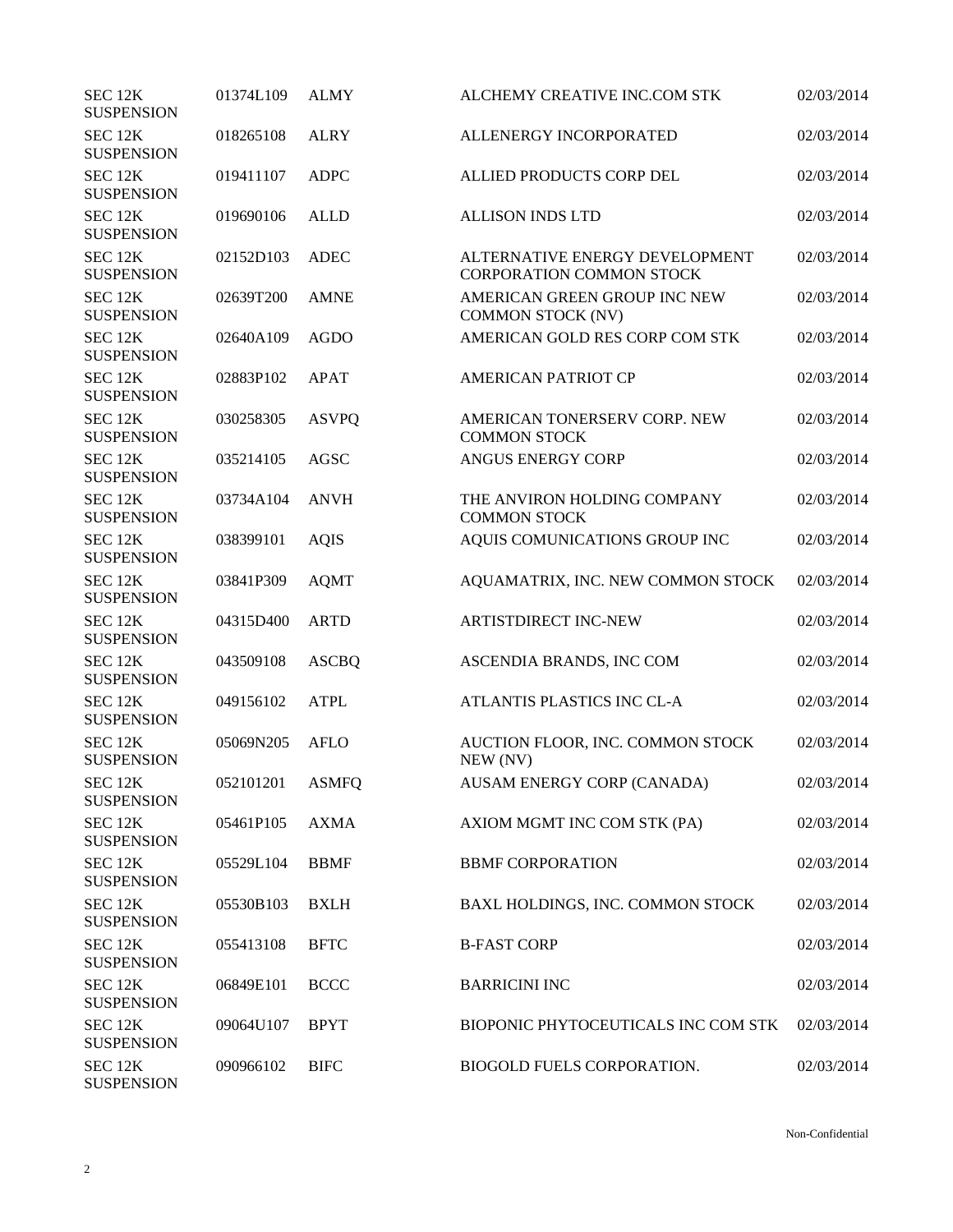| SEC 12K<br><b>SUSPENSION</b>            | 10947N104      | <b>BTSR</b> | BRIGHTSTAR INFORMT TECH GR INC                                          | 02/03/2014 |
|-----------------------------------------|----------------|-------------|-------------------------------------------------------------------------|------------|
| SEC 12K<br><b>SUSPENSION</b>            | 12414Q107      | <b>BFBL</b> | <b>BUTTERFIELD-BLAIR INC</b>                                            | 02/03/2014 |
| SEC 12K<br><b>SUSPENSION</b>            | 12619H100      | <b>CTTD</b> | CO2 TECH LTD COM STK                                                    | 02/03/2014 |
| SEC 12K<br><b>SUSPENSION</b>            | 13000A209      | <b>CLBN</b> | CALIBER ENERGY INC NEW COM STK                                          | 02/03/2014 |
| SEC 12K<br><b>SUSPENSION</b>            | 13000B108      | <b>CABE</b> | <b>CALIBRE ENERGY INC</b>                                               | 02/03/2014 |
| SEC 12K<br><b>SUSPENSION</b>            | 13249N103      | <b>CBRP</b> | CAMBRIDGE RESOURCES CORP COM STK                                        | 02/03/2014 |
| SEC 12K<br><b>SUSPENSION</b>            | 139161103      | <b>CDTN</b> | CAPACITVE DEIONIZATION TECHNOLOGY<br><b>SYSTEMS INC</b>                 | 02/03/2014 |
| SEC 12K<br><b>SUSPENSION</b>            | 141614206      | <b>CVSC</b> | CARDIOVASCULAR SCIENCES, INC. NEW<br><b>COMMON STOCK</b>                | 02/03/2014 |
| SEC 12K<br><b>SUSPENSION</b>            | 14171A200      | <b>CGUE</b> | CAREGUIDE INC DEL COM STK (NV)                                          | 02/03/2014 |
| SEC 12K<br><b>SUSPENSION</b>            | 157024100      | <b>CENV</b> | <b>CERTIFIED ENVIRONMENTAL GR INC</b>                                   | 02/03/2014 |
| SEC 12K<br><b>SUSPENSION</b>            | 15721E105      | <b>OROB</b> | <b>CEVA INTERNATIONAL INC</b>                                           | 02/03/2014 |
| SEC 12K<br><b>SUSPENSION</b>            | 162307102      | <b>CHWD</b> | CHATSWORTH DATA SOLUTIONS, INC.<br><b>COMMN STOCK</b>                   | 02/03/2014 |
| SEC 12K<br><b>SUSPENSION</b>            | 166871103      | <b>CYRS</b> | CHEYENNE RES CORP COM STK (NV)                                          | 02/03/2014 |
| SEC 12K<br><b>SUSPENSION</b>            | 169074101      | <b>CHIL</b> | CHILL TECH INDUSTRIES INC                                               | 02/03/2014 |
| SEC 12K<br><b>SUSPENSION</b>            | 16940Y104      | <b>CMNO</b> | CHINA OIL & METHANOL GROUP, INC.<br><b>COMMON STOCK</b>                 | 02/03/2014 |
| SEC 12K<br><b>SUSPENSION</b>            | 185066107      | <b>CSYS</b> | CLEARSTORY SYSTEMS, INC.                                                | 02/03/2014 |
| SEC 12K<br><b>SUSPENSION</b>            | 190744201      | <b>CTCK</b> | <b>COATTEC INDUSTRIES INC NEW</b>                                       | 02/03/2014 |
| SEC 12K<br><b>SUSPENSION</b>            | 196249106 CLOR |             | COLOR Q INC                                                             | 02/03/2014 |
| SEC 12K<br><b>SUSPENSION</b>            | 20035D108      | <b>CMTN</b> | COMEDIA CORPORATION COMMON STOCK                                        | 02/03/2014 |
| SEC 12K<br><b>SUSPENSION</b>            | 20650N100      | <b>CNDD</b> | CONCORDE AMERICA INC                                                    | 02/03/2014 |
| SEC <sub>12K</sub><br><b>SUSPENSION</b> | 208606202      | <b>CMDJ</b> | CONSOLIDATED AMERICAN INDUSTRIES<br><b>CORP NEW</b>                     | 02/03/2014 |
| SEC 12K<br><b>SUSPENSION</b>            | 208757203      | <b>CSBF</b> | CONSOLIDATED BIOFUELS INC. NEW<br><b>COMMON STOCK</b>                   | 02/03/2014 |
| SEC 12K<br><b>SUSPENSION</b>            | 22003G105      | <b>CMDL</b> | CORPORATE MEDIA INTL, INC.                                              | 02/03/2014 |
| <b>DELETE</b>                           | 22149T102      | <b>ATX</b>  | <b>COSTA INC CL A</b>                                                   | 02/03/2014 |
| SEC 12K<br><b>SUSPENSION</b>            | 226270106      | <b>CSTJ</b> | <b>CRESTON RESOURCES LTD</b>                                            | 02/03/2014 |
| SEC 12K<br><b>SUSPENSION</b>            | 23204D206      | <b>CRHY</b> | <b>CUSTOM RESTAURANT &amp; HOSPTY GRP INC</b><br>(THE) NEW COM STK (NV) | 02/03/2014 |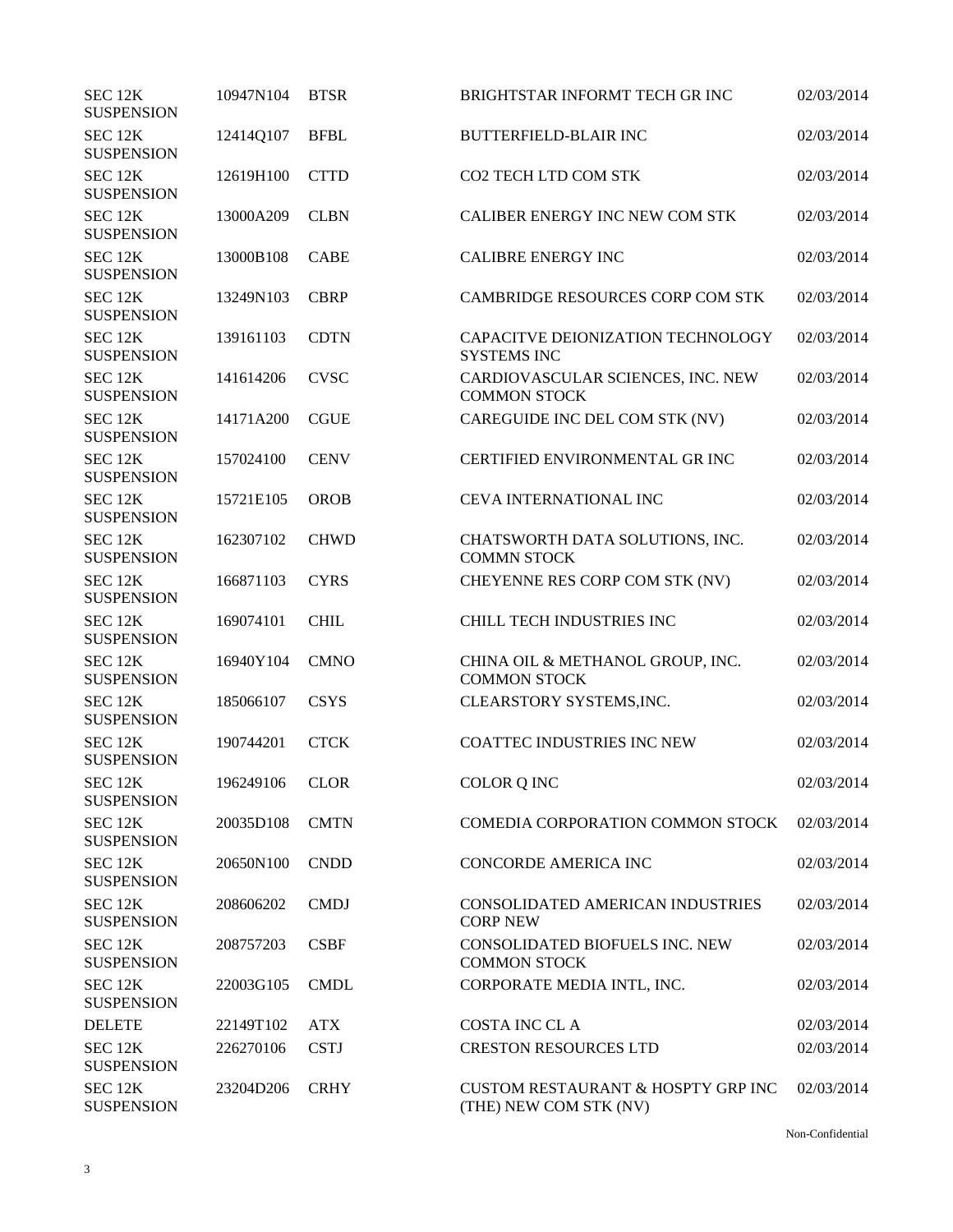| SEC 12K<br><b>SUSPENSION</b>            | 232462101 | <b>CYCHZ</b> | CYBERCASH, INC. EX 2ND LIQ DIST                                  | 02/03/2014 |
|-----------------------------------------|-----------|--------------|------------------------------------------------------------------|------------|
| SEC <sub>12K</sub><br><b>SUSPENSION</b> | 23302T103 | <b>DALN</b>  | DAL INTERNATIONAL LTD COM STK (NV)                               | 02/03/2014 |
| SEC 12K<br><b>SUSPENSION</b>            | 23324Q202 | <b>DNAG</b>  | DNAPRINT GENOMICS INC. NEW                                       | 02/03/2014 |
| SEC 12K<br><b>SUSPENSION</b>            | 23804Q102 | <b>DLGI</b>  | DATALOGIC INTL INC                                               | 02/03/2014 |
| SEC 12K<br><b>SUSPENSION</b>            | 238045108 | <b>DMAR</b>  | DATAMARINE INTL INC                                              | 02/03/2014 |
| SEC <sub>12K</sub><br><b>SUSPENSION</b> | 242284206 | <b>DLAD</b>  | DEALERADVANCE INC COM STK NEW (NV)                               | 02/03/2014 |
| SEC 12K<br><b>SUSPENSION</b>            | 24372P104 | <b>DPER</b>  | DEEP EARTH RESOURCES, INC. COMMON<br><b>STOCK</b>                | 02/03/2014 |
| SEC 12K<br><b>SUSPENSION</b>            | 243723103 | <b>DPFD</b>  | DEEP FIELD TECHNOLOGIES INC CL A                                 | 02/03/2014 |
| SEC 12K<br><b>SUSPENSION</b>            | 252838107 | <b>DYXC</b>  | <b>DIASYS CORPORATION</b>                                        | 02/03/2014 |
| SEC 12K<br><b>SUSPENSION</b>            | 253917108 | <b>DFMCF</b> | DIGITAL FUSION MULTIMEDIA CORP                                   | 02/03/2014 |
| SEC 12K<br><b>SUSPENSION</b>            | 25455W106 | <b>DTCO</b>  | DIRECT COATING, INC. COMMON STOCK                                | 02/03/2014 |
| SEC 12K<br><b>SUSPENSION</b>            | 25469V102 | <b>DTEK</b>  | DISPLAY TECHNOLOGIES INC                                         | 02/03/2014 |
| SEC 12K<br><b>SUSPENSION</b>            | 257118109 | <b>DMEC</b>  | DOMESTIC ENERGY CORP. COMMON STOCK 02/03/2014<br>(FL)            |            |
| <b>DELETE</b>                           | 268057106 | <b>DRCO</b>  | <b>DYNAMICS RESEARCH CORP</b>                                    | 02/03/2014 |
| SEC 12K<br><b>SUSPENSION</b>            | 268817301 | <b>EPEO</b>  | E'PRIME AEROSPACE CORPORATION NEW<br><b>COMMON STOCK</b>         | 02/03/2014 |
| SEC 12K<br><b>SUSPENSION</b>            | 26884H207 | <b>ERUC</b>  | ER URGENT CARE HOLDINGS, INC. NEW<br><b>COM STK</b>              | 02/03/2014 |
| SEC 12K<br><b>SUSPENSION</b>            | 26982N106 | <b>ERHI</b>  | EAGLE RESOURCE HOLDINGS INC COM STK                              | 02/03/2014 |
| SEC 12K<br><b>SUSPENSION</b>            | 27002X108 | <b>EGVIQ</b> | EAGLE VENTURES INTERNATIONAL, INC.<br><b>COMMON STOCK (NV)</b>   | 02/03/2014 |
| SEC 12K<br><b>SUSPENSION</b>            | 278578109 | <b>EACC</b>  | <b>EAUTOCLAIMS. INC</b>                                          | 02/03/2014 |
| SEC <sub>12K</sub><br><b>SUSPENSION</b> | 28027T106 | <b>EGIL</b>  | EDGETECH INTERNATIONAL, INC. COMMON 02/03/2014<br><b>STOCK</b>   |            |
| SEC 12K<br><b>SUSPENSION</b>            | 282015106 | <b>EFFC</b>  | EFFECTIVE CONTROL TRANSPORT INC COM 02/03/2014<br><b>STK CLA</b> |            |
| SEC 12K<br><b>SUSPENSION</b>            | 284853306 | <b>ELGT</b>  | ELECTRIC & GAS TECH INC NEW                                      | 02/03/2014 |
| SEC 12K<br><b>SUSPENSION</b>            | 28500T102 | <b>EMCO</b>  | ELECTRIC MOTORS CORPORATION<br><b>COMMON STOCK</b>               | 02/03/2014 |
| SEC 12K<br><b>SUSPENSION</b>            | 29257B104 | <b>ENCS</b>  | ENCORE ENERGY SYSTEMS INC COM STK                                | 02/03/2014 |
| SEC 12K<br><b>SUSPENSION</b>            | 29365J106 | <b>ECNI</b>  | ENTERCONNECT INC. COMMON STOCK                                   | 02/03/2014 |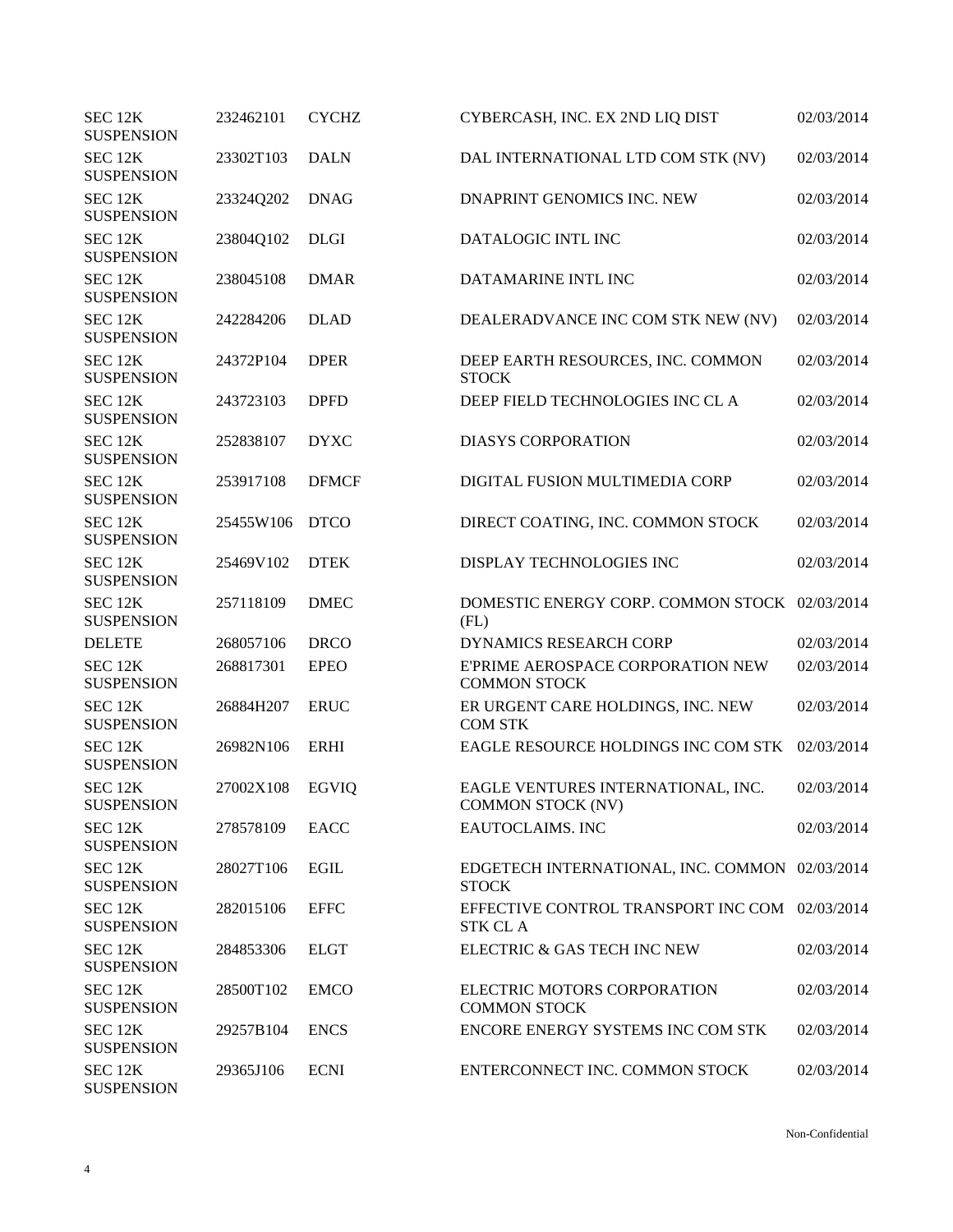| SEC 12K<br><b>SUSPENSION</b>            | 29406L201      | <b>EPGRQ</b> | ENVIRONMENTAL POWER CORP NEW                                    | 02/03/2014 |
|-----------------------------------------|----------------|--------------|-----------------------------------------------------------------|------------|
| SEC 12K<br><b>SUSPENSION</b>            | 29758N102      | <b>ESNY</b>  | ESTORE OF N.Y, INC. COMMON STOCK (NY)                           | 02/03/2014 |
| SEC 12K<br><b>SUSPENSION</b>            | 300624103      | <b>EXER</b>  | <b>EXACT ENERGY RESOURCES INC</b>                               | 02/03/2014 |
| SEC 12K<br><b>SUSPENSION</b>            | 314261108      | <b>FEDP</b>  | FEDERATED PURCHASERS INC                                        | 02/03/2014 |
| SEC 12K<br><b>SUSPENSION</b>            | 31683N108      | <b>TFZI</b>  | THE FIGHT ZONE INC COMMON STOCK                                 | 02/03/2014 |
| SEC <sub>12K</sub><br><b>SUSPENSION</b> | 317711208      | <b>FPCNB</b> | FINCH PRUYN & CO CL-B                                           | 02/03/2014 |
| SEC 12K<br><b>SUSPENSION</b>            | 320940109      | <b>FNAT</b>  | FIRST NATL ENTMNT CORP                                          | 02/03/2014 |
| SEC 12K<br><b>SUSPENSION</b>            | 321006504      | <b>FMFN</b>  | FIRST MONTAUK FINL CORP COM NEW                                 | 02/03/2014 |
| SEC 12K<br><b>SUSPENSION</b>            | 321008104      | <b>FMOR</b>  | FIRST MORTGAGE CORP (CALIF)                                     | 02/03/2014 |
| SEC <sub>12K</sub><br><b>SUSPENSION</b> | 33848T103      | <b>FPMC</b>  | FLAIR PETROLEUM CORP COM STK                                    | 02/03/2014 |
| SEC 12K<br><b>SUSPENSION</b>            | 34545T206      | <b>FFHN</b>  | FOREFRONT HOLDINGS INC NEW COM STK                              | 02/03/2014 |
| SEC 12K<br><b>SUSPENSION</b>            | 350841201      | <b>FDNU</b>  | <b>4-D NEUROIMAGING NEW</b>                                     | 02/03/2014 |
| SEC 12K<br><b>SUSPENSION</b>            | 35633R101      | <b>FBBF</b>  | FREEDOM BANK BRADENTON (FL)                                     | 02/03/2014 |
| SEC 12K<br><b>SUSPENSION</b>            | 35952A101      | <b>FSON</b>  | <b>FSONA SYS CORP</b>                                           | 02/03/2014 |
| SEC 12K<br><b>SUSPENSION</b>            | 368469102      | <b>GOCH</b>  | GEEKS ON CALL HOLDINGS, INC. COMMON<br><b>STOCK</b>             | 02/03/2014 |
| SEC 12K<br><b>SUSPENSION</b>            | 368473104      | <b>GEER</b>  | <b>GEERLINGS &amp; WADE INC</b>                                 | 02/03/2014 |
| SEC 12K<br><b>SUSPENSION</b>            | 373658103      | <b>GETE</b>  | <b>GEOTEL INC</b>                                               | 02/03/2014 |
| SEC 12K<br><b>SUSPENSION</b>            | 37939H100 GBSV |              | <b>GLOBAL INDUSTRIAL SERVICES INC</b>                           | 02/03/2014 |
| SEC 12K<br><b>SUSPENSION</b>            | 37945L202      | <b>GBMS</b>  | GLOBAL MATERIALS & SERVICES, INC. NEW 02/03/2014                |            |
| SEC 12K<br><b>SUSPENSION</b>            | 37946M209      | <b>GITH</b>  | GLOBAL IT HOLDINGS, INC. NEW COMMON<br><b>STOCK</b>             | 02/03/2014 |
| SEC 12K<br><b>SUSPENSION</b>            | 38058B106      | <b>GSRS</b>  | <b>GOLD COAST RES INC</b>                                       | 02/03/2014 |
| SEC 12K<br><b>SUSPENSION</b>            | 385194204      | <b>GATT</b>  | <b>GRAND ADV TOUR&amp;TRAVEL PUB CRP</b>                        | 02/03/2014 |
| SEC 12K<br><b>SUSPENSION</b>            | 385420203      | <b>GMSC</b>  | <b>GRAND ENTERTAINMENT &amp; MUSIC INC.</b><br>NEW COMMON STOCK | 02/03/2014 |
| SEC 12K<br><b>SUSPENSION</b>            | 389461104      | <b>GRYW</b>  | <b>GRAYLING WIRELESS USA INC</b>                                | 02/03/2014 |
| SEC 12K<br><b>SUSPENSION</b>            | 40413G101      | <b>HCNVQ</b> | HC INNOVATIONS INC COMMON STOCK                                 | 02/03/2014 |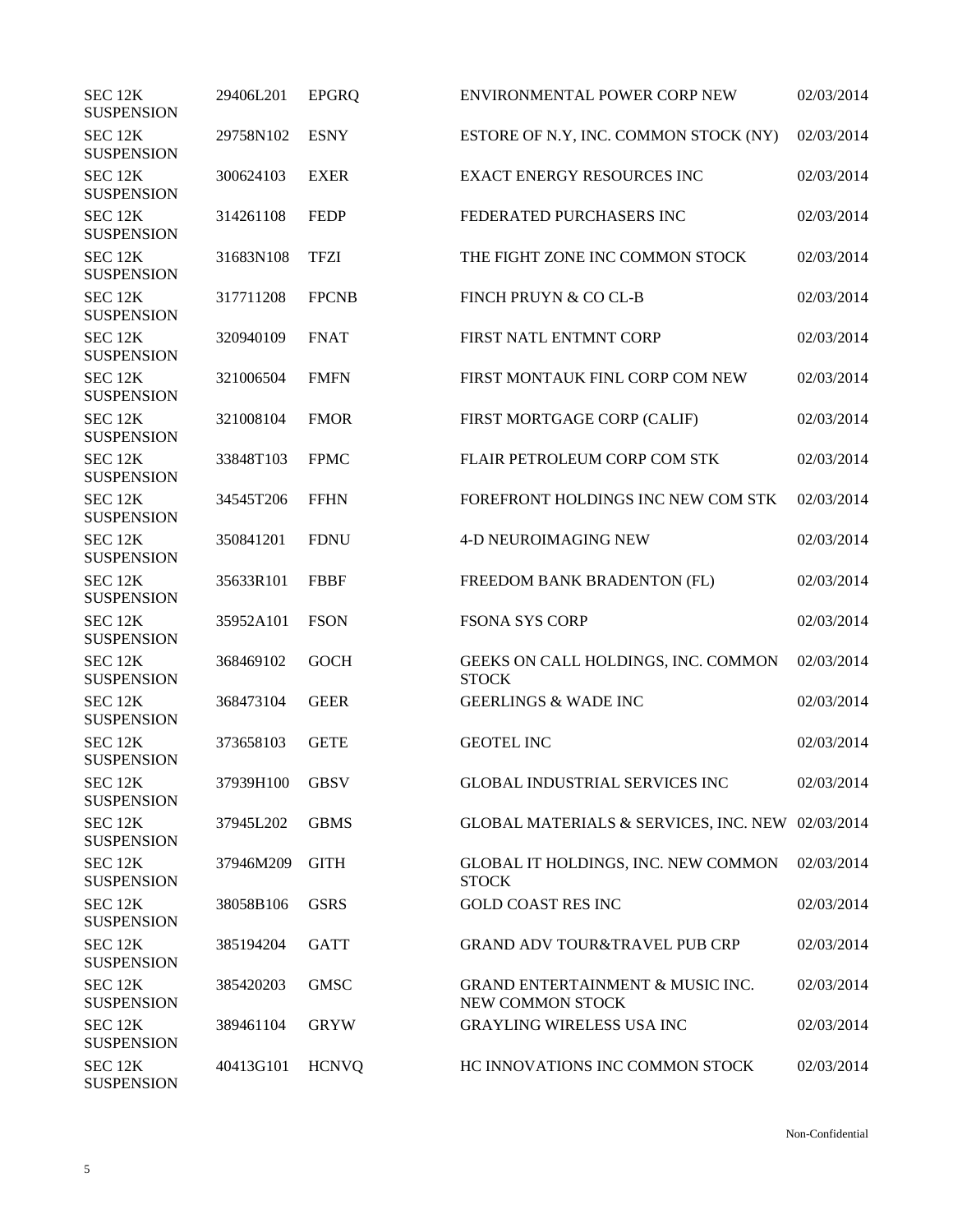| SEC 12K<br><b>SUSPENSION</b> | 404369100      | <b>HTRE</b>  | H3 ENTERPRISES, INC.                                        | 02/03/2014 |
|------------------------------|----------------|--------------|-------------------------------------------------------------|------------|
| SEC 12K<br><b>SUSPENSION</b> | 413353202      | <b>HRLSQ</b> | HAROLD'S STORES INC NEW COMMON<br><b>STOCK</b>              | 02/03/2014 |
| SEC 12K<br><b>SUSPENSION</b> | 41753E102      | <b>HBOI</b>  | HARVEST BIO-ORGANIC INTERNATIONAL<br>CO., LTD. COMMON STOCK | 02/03/2014 |
| SEC 12K<br><b>SUSPENSION</b> | 418398103      | <b>HGMG</b>  | HASTINGS MANUFACTURING CO                                   | 02/03/2014 |
| SEC 12K<br><b>SUSPENSION</b> | 42222H304      | <b>HGAT</b>  | HEALTHGATE DATA CORP-NEW                                    | 02/03/2014 |
| SEC 12K<br><b>SUSPENSION</b> | 423617109      | <b>HMGP</b>  | HEMI ENERGY GROUP, INC.                                     | 02/03/2014 |
| SEC 12K<br><b>SUSPENSION</b> | 423635101      | <b>HPGI</b>  | HEMISPHERE GOLD INC. COMMON STOCK                           | 02/03/2014 |
| SEC 12K<br><b>SUSPENSION</b> | 42551C108      | <b>HYNLZ</b> | HENLEY LTD PARTNERS UNITS                                   | 02/03/2014 |
| SEC 12K<br><b>SUSPENSION</b> | 449236207      | <b>IBIN</b>  | IBSG INTERNATIONAL, INC. NEW COMMON<br><b>STOCK</b>         | 02/03/2014 |
| SEC 12K<br><b>SUSPENSION</b> | 449508209      | <b>IFST</b>  | IFSA STRONGMAN, INC. NEW COMMON<br><b>STOCK</b>             | 02/03/2014 |
| SEC 12K<br><b>SUSPENSION</b> | 45073X104      | <b>IXEH</b>  | IX ENERGY HLDGS INC COM STK (DE)                            | 02/03/2014 |
| SEC 12K<br><b>SUSPENSION</b> | 451725105      | <b>IGPG</b>  | IGNIS PETROLEUM GROUP, INC.                                 | 02/03/2014 |
| SEC 12K<br><b>SUSPENSION</b> | 45245V101      | <b>IMAG</b>  | <b>IMAGEMAX INC</b>                                         | 02/03/2014 |
| SEC 12K<br><b>SUSPENSION</b> | 45253L102      | <b>IMUT</b>  | IMMUNETREE INTERNATIONAL, INC.                              | 02/03/2014 |
| SEC 12K<br><b>SUSPENSION</b> | 45254G102      | <b>IESO</b>  | <b>IMPACT E SOLUTIONS CORP COMMON</b><br><b>STOCK</b>       | 02/03/2014 |
| SEC 12K<br><b>SUSPENSION</b> | 456635101      | <b>IMGR</b>  | INFINITY MEDICAL GROUP, INC. COMMON<br><b>STOCK</b>         | 02/03/2014 |
| SEC 12K<br><b>SUSPENSION</b> | 457675106      | <b>IIDG</b>  | INNOVATIVE IMPACT DESIGN, INC.<br><b>COMMON STOCK</b>       | 02/03/2014 |
| SEC 12K<br><b>SUSPENSION</b> | 45817D109 IWRI |              | INTEGRATED WATER RESOURCES INC                              | 02/03/2014 |
| SEC 12K<br><b>SUSPENSION</b> | 45819Y101      | <b>ITDD</b>  | <b>INTERGRATED DATA CORP</b>                                | 02/03/2014 |
| SEC 12K<br><b>SUSPENSION</b> | 458651106      | <b>RENE</b>  | <b>INTERCORP EXCELLE INC (F)</b>                            | 02/03/2014 |
| SEC 12K<br><b>SUSPENSION</b> | 45866M109      | <b>IFAC</b>  | INTERFAC MINING INC COMMON STK                              | 02/03/2014 |
| SEC 12K<br><b>SUSPENSION</b> | 45866V109      | <b>IREP</b>  | <b>INTEREP NAT'L RADIO SALES CL-A</b>                       | 02/03/2014 |
| SEC 12K<br><b>SUSPENSION</b> | 458865201      | <b>ILAS</b>  | INTL AIRLINE SUPPORT GP INC                                 | 02/03/2014 |
| SEC 12K<br><b>SUSPENSION</b> | 46119F107      | <b>INGNQ</b> | <b>INTROGEN THERAPEUTICS INC</b>                            | 02/03/2014 |
| SEC 12K<br><b>SUSPENSION</b> | 464895309      | <b>ISON</b>  | ISONICS CORP COM STK                                        | 02/03/2014 |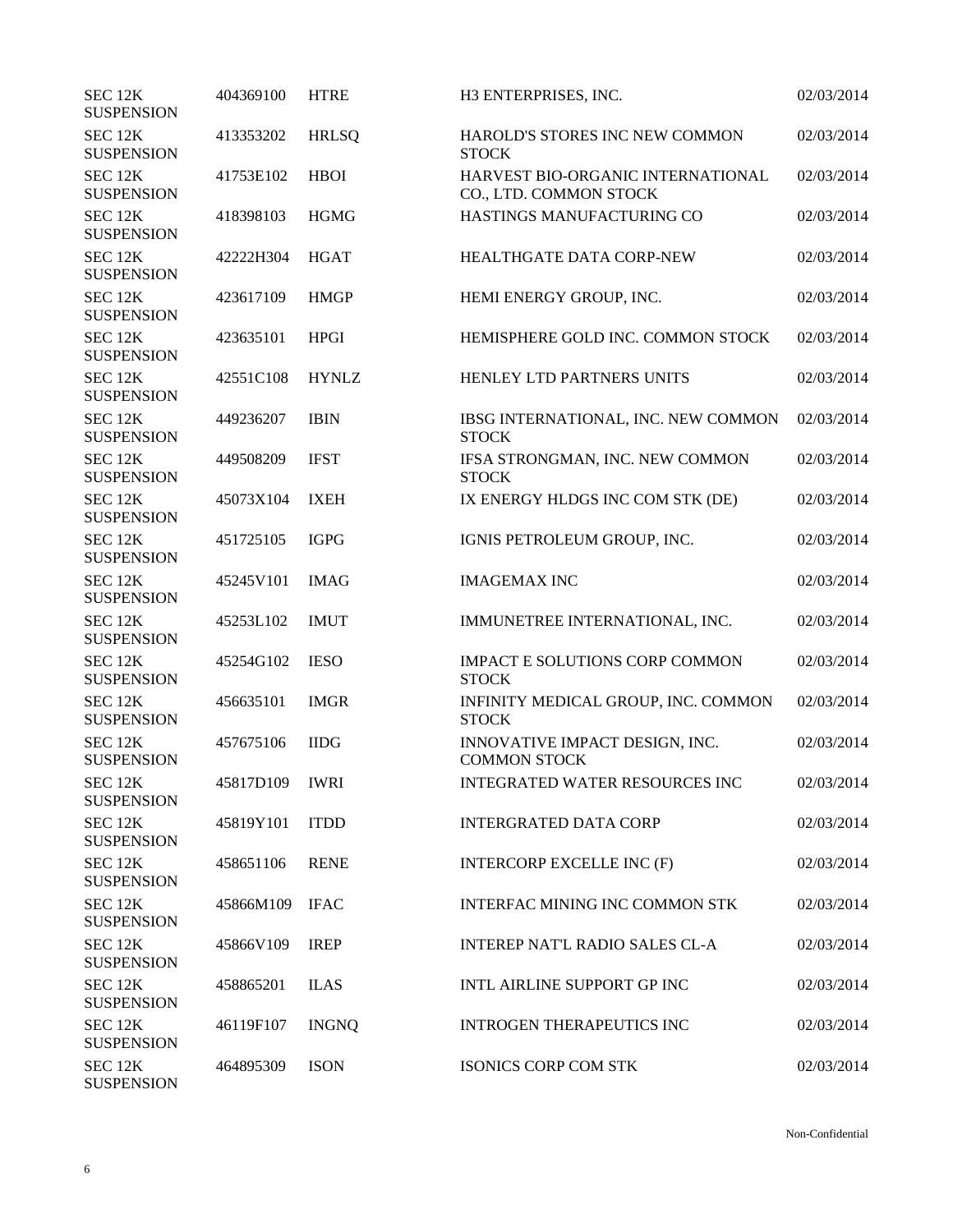| SEC <sub>12K</sub><br><b>SUSPENSION</b> | 46575M109 | <b>IZML</b>  | <b>ITZYOURMALL INC COMMON STOCK</b>                                  | 02/03/2014 |
|-----------------------------------------|-----------|--------------|----------------------------------------------------------------------|------------|
| SEC 12K<br><b>SUSPENSION</b>            | 477588107 | <b>JNMB</b>  | JINHUA MARINE BIOLOGICAL (USA), INC.                                 | 02/03/2014 |
| SEC 12K<br><b>SUSPENSION</b>            | 48203W103 | <b>JNPC</b>  | JUNIPER CONTENT CORPORATION COM STK 02/03/2014                       |            |
| SEC 12K<br><b>SUSPENSION</b>            | 48563R108 | <b>KRAT</b>  | KARAT PLATINUM, INC. COMMON STOCK<br>(NV)                            | 02/03/2014 |
| SEC 12K<br><b>SUSPENSION</b>            | 48576Q105 | <b>KRVR</b>  | KARVER INTERNATIONAL INC                                             | 02/03/2014 |
| SEC 12K<br><b>SUSPENSION</b>            | 501941108 | <b>LDFI</b>  | LDF INC                                                              | 02/03/2014 |
| SEC 12K<br><b>SUSPENSION</b>            | 51766P101 | <b>LVCC</b>  | LAS VEGAS CENTRAL RESERVATIONS<br><b>CORPORATION COMMON STOCK</b>    | 02/03/2014 |
| SEC 12K<br><b>SUSPENSION</b>            | 518281100 | <b>LTTV</b>  | LATIN AMERN TELECOMMUNICATIONS<br>VENTURE CO COM STK (NV)            | 02/03/2014 |
| SEC 12K<br><b>SUSPENSION</b>            | 518585104 | <b>BFIT</b>  | RONALD S LAURA ENTERPR INC DEL                                       | 02/03/2014 |
| SEC 12K<br><b>SUSPENSION</b>            | 532198108 | <b>LHRP</b>  | LIFEHOUSE RETIREMENT PROPERTIES, INC.                                | 02/03/2014 |
| SEC 12K<br><b>SUSPENSION</b>            | 53577B107 | <b>LKPL</b>  | <b>LINK PLUS CORP</b>                                                | 02/03/2014 |
| <b>DELETE</b>                           | 54066A204 | <b>LCZZF</b> | <b>LOGAN COPPER INC COM</b>                                          | 02/03/2014 |
| SEC 12K<br><b>SUSPENSION</b>            | 54141Y102 | LGSL         | LOGISTICAL SUPPORT INC                                               | 02/03/2014 |
| SEC 12K<br><b>SUSPENSION</b>            | 545693103 | LWSL         | LOTTERY & WAGERING SOLUTIONS INC                                     | 02/03/2014 |
| SEC 12K<br><b>SUSPENSION</b>            | 55067F100 | <b>LXHD</b>  | LUXON HOLDINGS INC COMMON STOCK                                      | 02/03/2014 |
| SEC 12K<br><b>SUSPENSION</b>            | 55270E106 | <b>MDDM</b>  | <b>MDM GROUP INC</b>                                                 | 02/03/2014 |
| SEC 12K<br><b>SUSPENSION</b>            | 553574104 | <b>MSHE</b>  | MSH ENTERTAINMENT CORP                                               | 02/03/2014 |
| SEC 12K<br><b>SUSPENSION</b>            | 559774203 | <b>MGSR</b>  | MAGSTAR TECHNOLOGIES, INC. NEW<br><b>COMMON STOCK</b>                | 02/03/2014 |
| SEC 12K<br><b>SUSPENSION</b>            | 570583104 | <b>MNTY</b>  | MARKET 99 LTD COM STK (MN)                                           | 02/03/2014 |
| SEC 12K<br><b>SUSPENSION</b>            | 574667101 | <b>MSLM</b>  | MASCOT SILVER LEAD MINES INC                                         | 02/03/2014 |
| SEC 12K<br><b>SUSPENSION</b>            | 576342109 | <b>MDBS</b>  | <b>MASTER DISTRIBUTION SYSTEMS INC COM</b><br><b>STK</b>             | 02/03/2014 |
| SEC 12K<br><b>SUSPENSION</b>            | 58458H107 | <b>MFIN</b>  | MEDICAL FINANCE, INC. COMMON STOCK                                   | 02/03/2014 |
| SEC 12K<br><b>SUSPENSION</b>            | 58934P103 | <b>MSDG</b>  | MERCO SUD AGRO-FINANCIAL EQUITIES<br><b>CORPORATION COMMON STOCK</b> | 02/03/2014 |
| SEC 12K<br><b>SUSPENSION</b>            | 59508T208 | <b>MMCO</b>  | MICROMED CARDIOVASCULAR INC NEW<br>COM STK (DE)                      | 02/03/2014 |
| SEC 12K<br><b>SUSPENSION</b>            | 60671V202 | <b>MTPH</b>  | MITOPHARM CORPORATION NEW COMMON<br><b>STOCK</b>                     | 02/03/2014 |
| SEC 12K<br><b>SUSPENSION</b>            | 607364106 | <b>MBEI</b>  | MOBILE ENTMT INC COM STK (NV)                                        | 02/03/2014 |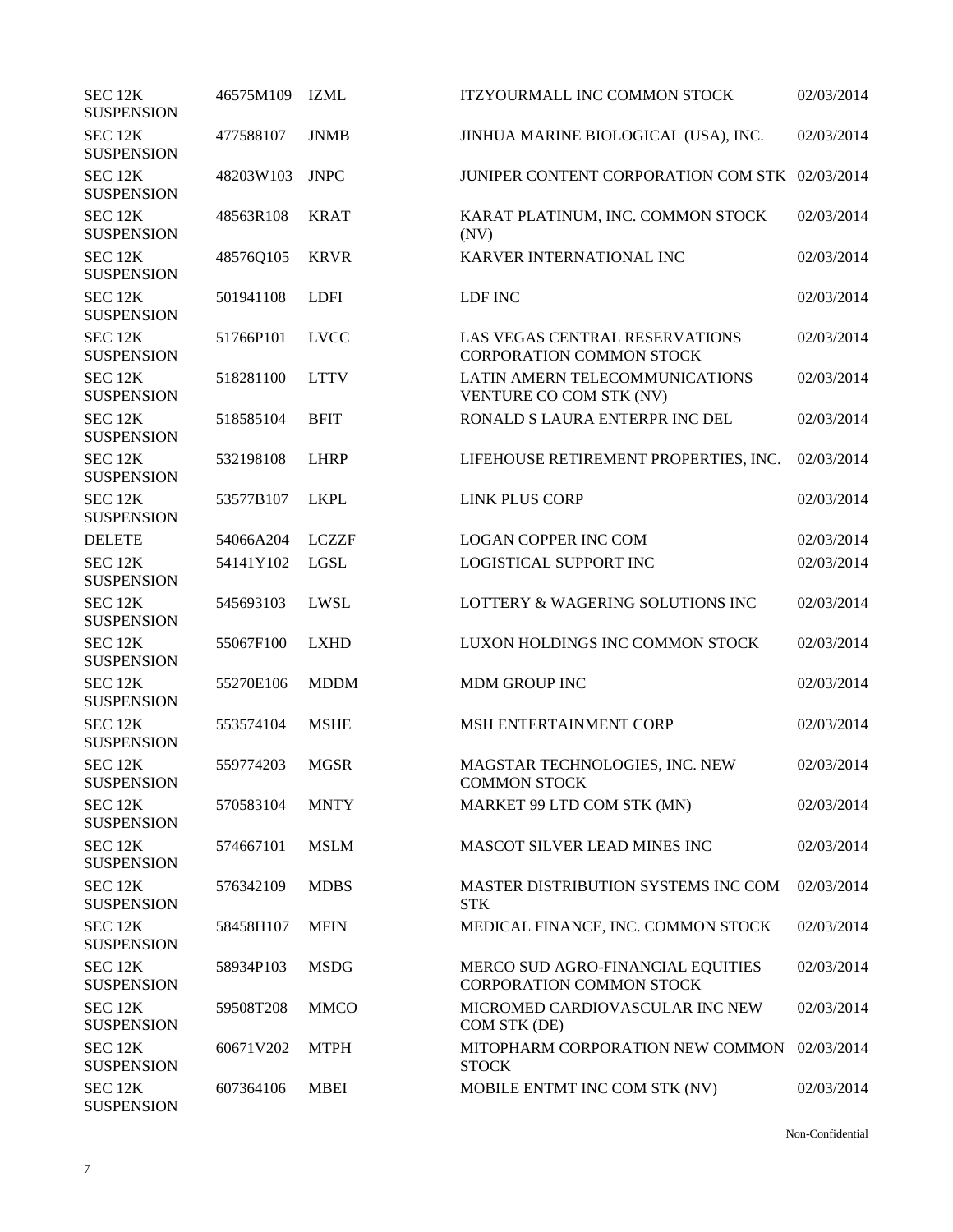| SEC 12K<br><b>SUSPENSION</b> | 609180104      | <b>MSTF</b> | MONARCH STAFFING, INC. COMMON STOCK 02/03/2014                |            |
|------------------------------|----------------|-------------|---------------------------------------------------------------|------------|
| SEC 12K<br><b>SUSPENSION</b> | 615762101      | <b>MHCO</b> | MOORE HANDLEY INC                                             | 02/03/2014 |
| SEC 12K<br><b>SUSPENSION</b> | 62844T106      | <b>MYHA</b> | MY HEALTHY ACCESS, INC. COMMON<br><b>STOCK</b>                | 02/03/2014 |
| SEC 12K<br><b>SUSPENSION</b> | 629362302      | <b>NPER</b> | <b>NP ENERGY CORP</b>                                         | 02/03/2014 |
| SEC 12K<br><b>SUSPENSION</b> | 631082203      | <b>NRWS</b> | NARROWSTEP, INC.                                              | 02/03/2014 |
| SEC 12K<br><b>SUSPENSION</b> | 636835100      | <b>NMGP</b> | NATIONAL MAINTENANCE GROUP, INC.<br><b>COMMON STOCK</b>       | 02/03/2014 |
| SEC 12K<br><b>SUSPENSION</b> | 636926305      | <b>NMFS</b> | NATL MEDICAL FIN'L SERV CORP                                  | 02/03/2014 |
| SEC 12K<br><b>SUSPENSION</b> | 63936T103      | <b>NVTN</b> | NAVITONE TECHNOLOGIES INC.                                    | 02/03/2014 |
| SEC 12K<br><b>SUSPENSION</b> | 64357T101      | <b>NCVL</b> | NEW CHINA VENTURES LTD. COMMON<br>STOCK (NV)                  | 02/03/2014 |
| SEC 12K<br><b>SUSPENSION</b> | 643908106      | <b>NDVR</b> | NEW DOVER CAPITAL CORPORATION (DE)                            | 02/03/2014 |
| SEC 12K<br><b>SUSPENSION</b> | 64446Q100      | <b>NGTY</b> | NEW GENERATION TECHNOLOGY HLDG INC 02/03/2014<br>COM STK (DE) |            |
| SEC 12K<br><b>SUSPENSION</b> | 65332E101      | <b>NXRA</b> | NEXTERA ENTERPRISES INC CL-A                                  | 02/03/2014 |
| SEC 12K<br><b>SUSPENSION</b> | 65878R102      | <b>NHSP</b> | NORTH COUNTRY HOSPITALITY INC                                 | 02/03/2014 |
| SEC 12K<br><b>SUSPENSION</b> | 663303204      | <b>NWOL</b> | NORTH WEST OIL GROUP, INC. NEW<br><b>COMMON STOCK</b>         | 02/03/2014 |
| SEC 12K<br><b>SUSPENSION</b> | 669752305      | <b>NNET</b> | NOSTALGIA NTWK INC (THE)                                      | 02/03/2014 |
| SEC 12K<br><b>SUSPENSION</b> | 67020E104      | <b>NSEO</b> | <b>NS8 CORP</b>                                               | 02/03/2014 |
| SEC 12K<br><b>SUSPENSION</b> | 67073A108      | <b>NNCP</b> | NUTRIONE CORPORATION COMMON STOCK 02/03/2014                  |            |
| SEC 12K<br><b>SUSPENSION</b> | 670794106 NYVA |             | NYVATEX OIL CORP                                              | 02/03/2014 |
| SEC 12K<br><b>SUSPENSION</b> | 674232301      | <b>OBEE</b> | OBEE'S FRANCHISE SYSTEMS INC COMMON<br>STOCK (GA)             | 02/03/2014 |
| SEC 12K<br><b>SUSPENSION</b> | 67620P202      | <b>OFEK</b> | OFEK CAPITAL CORP NEW COMMON STOCK 02/03/2014                 |            |
| SEC 12K<br><b>SUSPENSION</b> | 68275T101      | <b>OSSI</b> | ONLINE SALES STRATEGIES, INC. COMMON<br><b>STOCK</b>          | 02/03/2014 |
| SEC 12K<br><b>SUSPENSION</b> | 697640308      | <b>PMTT</b> | PAMET SYSTEMS INC NEW                                         | 02/03/2014 |
| SEC 12K<br><b>SUSPENSION</b> | 69811Q106      | <b>PANC</b> | PANACOS PHARMACEUTICALS, INC.                                 | 02/03/2014 |
| <b>DELETE</b>                | 698338100      | <b>PDAE</b> | PANDA ETHANOL INC COM STK                                     | 02/03/2014 |
| SEC 12K<br><b>SUSPENSION</b> | 69841Q100      | <b>PNGB</b> | PANGLOBAL BRANDS INC. COMMON STOCK 02/03/2014                 |            |
| SEC 12K<br><b>SUSPENSION</b> | 703243105      | <b>PBAH</b> | PATIO BAHIA INC COM STK (FL)                                  | 02/03/2014 |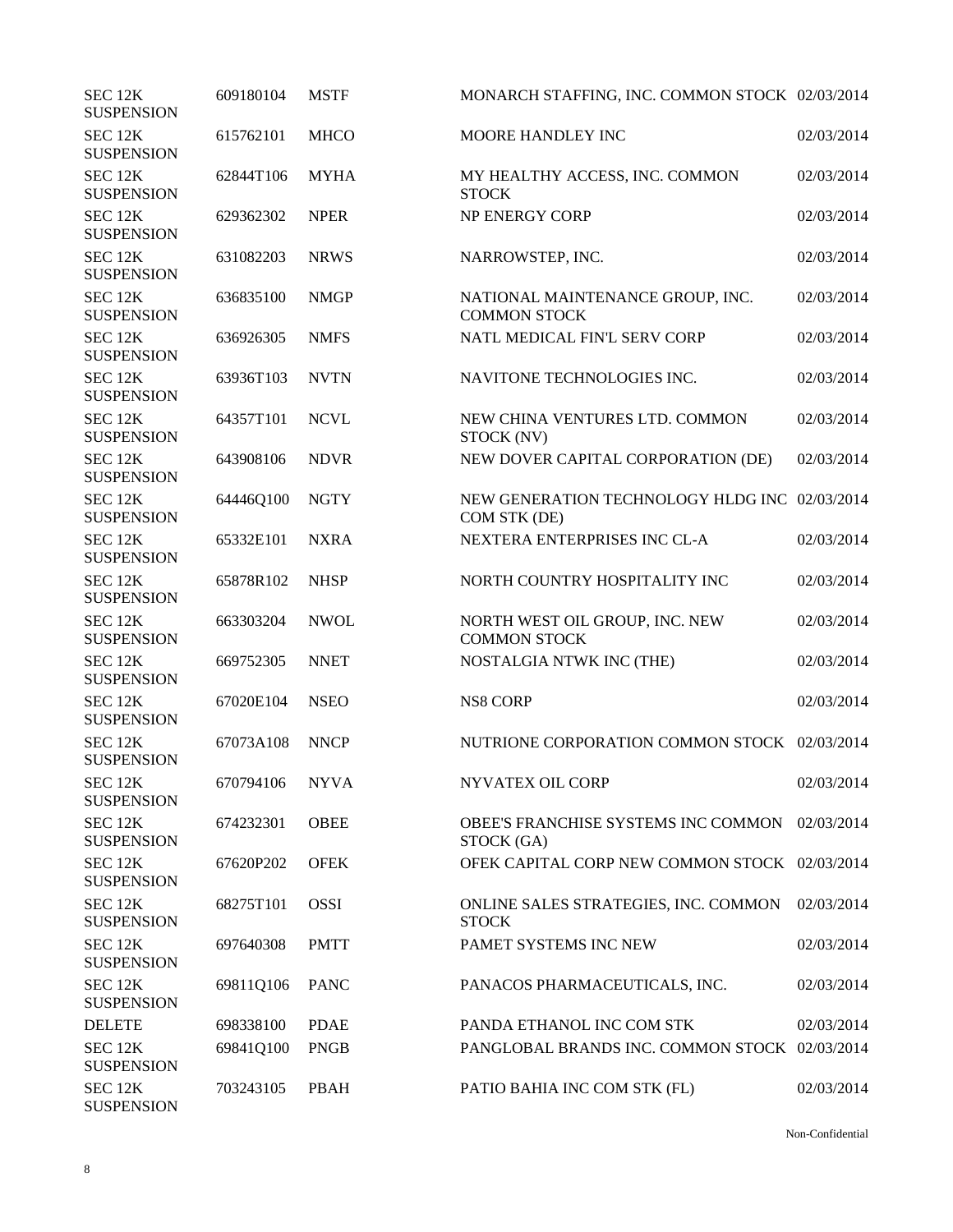| SEC 12K<br><b>SUSPENSION</b> | 709566103 | <b>PNSR</b>  | PENSADOR RESOURCES INC COMMON<br><b>STOCK</b>            | 02/03/2014 |
|------------------------------|-----------|--------------|----------------------------------------------------------|------------|
| SEC 12K<br><b>SUSPENSION</b> | 719005100 | PBLSQ        | PHOENIX ASSOCITS LD SYNDICATE                            | 02/03/2014 |
| SEC 12K<br><b>SUSPENSION</b> | 71907X102 | <b>PXIA</b>  | PHOENIX INDIA ACQUISITION CORP COM<br><b>STK</b>         | 02/03/2014 |
| SEC 12K<br><b>SUSPENSION</b> | 71956U108 | <b>PEDU</b>  | PICCOLO EDUCATIONAL SYSTEMS, INC.<br><b>COMMON STOCK</b> | 02/03/2014 |
| SEC 12K<br><b>SUSPENSION</b> | 73316R106 | <b>POPT</b>  | POP3 MEDIA CORP                                          | 02/03/2014 |
| SEC 12K<br><b>SUSPENSION</b> | 74047Y105 | <b>PREMF</b> | PREMD INC COM                                            | 02/03/2014 |
| SEC 12K<br><b>SUSPENSION</b> | 74155B301 | <b>PCIR</b>  | PRIME COMPANIES INC NEW COMMON<br>STOCK (DE)             | 02/03/2014 |
| SEC 12K<br><b>SUSPENSION</b> | 747278208 | QMCG         | QMAC ENERGY INC NEW                                      | 02/03/2014 |
| SEC 12K<br><b>SUSPENSION</b> | 74762A100 | <b>QCPC</b>  | QUANTEX CAPITAL CORP COM                                 | 02/03/2014 |
| SEC 12K<br><b>SUSPENSION</b> | 747914109 | <b>QMED</b>  | <b>QMED INC</b>                                          | 02/03/2014 |
| SEC 12K<br><b>SUSPENSION</b> | 74956R109 | <b>RFPX</b>  | <b>RFP EXPRESS INC</b>                                   | 02/03/2014 |
| SEC 12K<br><b>SUSPENSION</b> | 75060P103 | <b>RADG</b>  | RADUGA INC. COMMON STOCK                                 | 02/03/2014 |
| SEC 12K<br><b>SUSPENSION</b> | 751315201 | <b>RVHC</b>  | RAM VENTURE HOLDINGS CORP NEW                            | 02/03/2014 |
| SEC 12K<br><b>SUSPENSION</b> | 75774K101 | <b>RROLQ</b> | REDROLLER HOLDINGS COMMON STOCK                          | 02/03/2014 |
| SEC 12K<br><b>SUSPENSION</b> | 75961Y104 | <b>RKNW</b>  | REMOTE KNOWLEDGE INC                                     | 02/03/2014 |
| SEC 12K<br><b>SUSPENSION</b> | 76122L106 | <b>RPCX</b>  | RESOURCEPHOENIX INC CL-A                                 | 02/03/2014 |
| SEC 12K<br><b>SUSPENSION</b> | 761235506 | <b>RSPNQ</b> | RESPONSE USA INC-NEW                                     | 02/03/2014 |
| SEC 12K<br><b>SUSPENSION</b> | 773108105 | <b>RKLC</b>  | ROCKELLE CORP                                            | 02/03/2014 |
| SEC 12K<br><b>SUSPENSION</b> | 777335100 | <b>ROSD</b>  | ROSEDALE DECORATIVE PRDS LTD                             | 02/03/2014 |
| SEC 12K<br><b>SUSPENSION</b> | 78347X105 | <b>RXEI</b>  | RXELITE, INC. COMMON STOCK (DE)                          | 02/03/2014 |
| SEC 12K<br><b>SUSPENSION</b> | 78440Y109 | <b>SKRV</b>  | SK REALTY VENTURES INC RESTRICTED 0<br>12/01/2035        | 02/03/2014 |
| SEC 12K<br><b>SUSPENSION</b> | 785025107 | <b>SWMX</b>  | SWMX, INC. COMMON STOCK                                  | 02/03/2014 |
| SEC 12K<br><b>SUSPENSION</b> | 81103X103 | <b>SCPV</b>  | SCRIP ADVANTAGE INC.                                     | 02/03/2014 |
| SEC 12K<br><b>SUSPENSION</b> | 811731108 | <b>SEPI</b>  | SEAESCAPE ENTERTAINMENT INC.                             | 02/03/2014 |
| SEC 12K<br><b>SUSPENSION</b> | 82437L104 | <b>SHDBQ</b> | SHERWOOD BRANDS CL-A                                     | 02/03/2014 |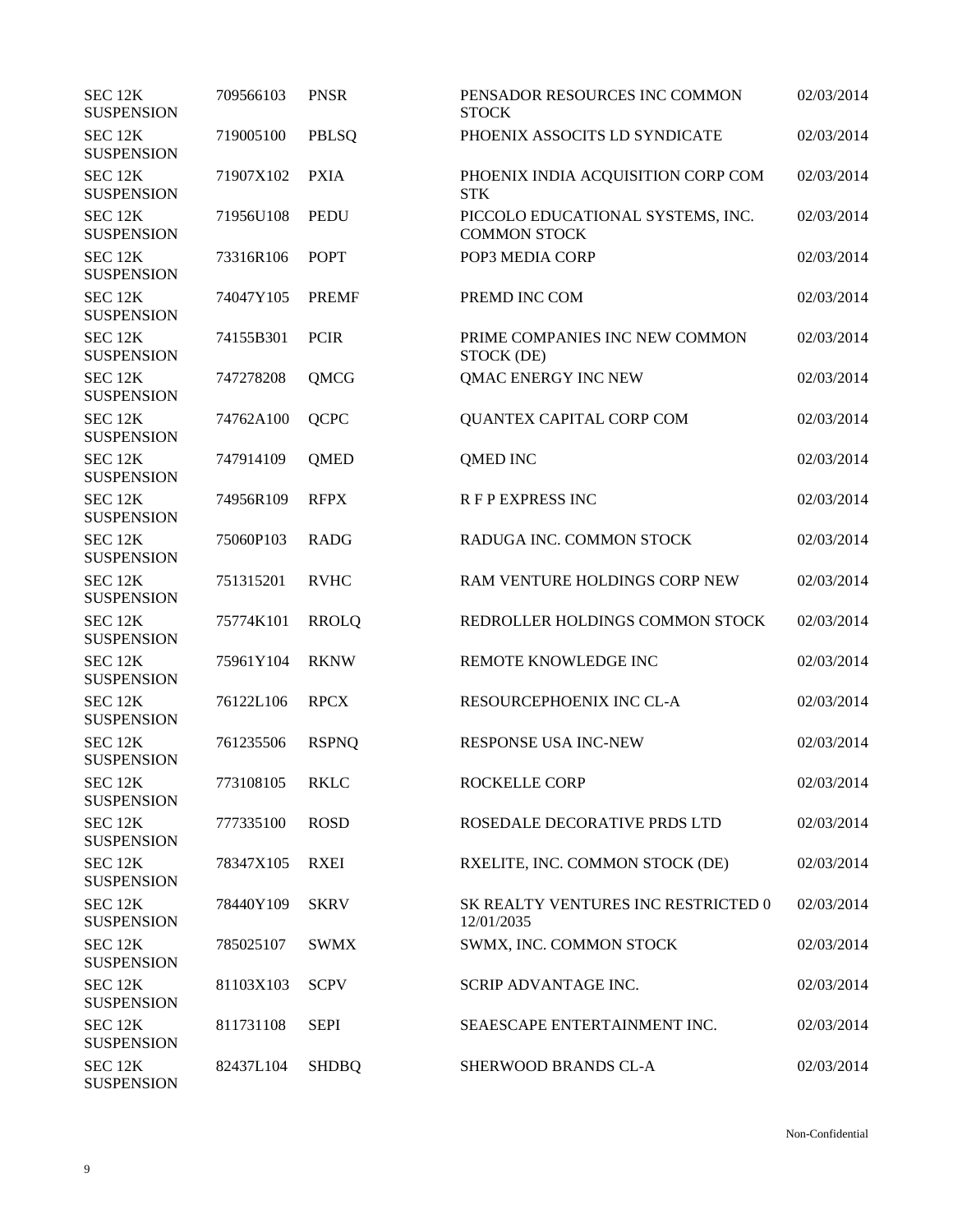| SEC <sub>12K</sub><br><b>SUSPENSION</b> | 825034101 | <b>LODG</b>  | <b>SHOLODGE INC</b>                                        | 02/03/2014 |
|-----------------------------------------|-----------|--------------|------------------------------------------------------------|------------|
| SEC <sub>12K</sub><br><b>SUSPENSION</b> | 825098205 | <b>SSMH</b>  | <b>SHOPSMITH INC NEW</b>                                   | 02/03/2014 |
| SEC 12K<br><b>SUSPENSION</b>            | 82989R103 | <b>SIVO</b>  | SIVOO HOLDINGS, INC. COM STK                               | 02/03/2014 |
| SEC 12K<br><b>SUSPENSION</b>            | 83083P100 | <b>SKYL</b>  | SKYLINE MULTIMEDIA ENTERTAINMT                             | 02/03/2014 |
| SEC 12K<br><b>SUSPENSION</b>            | 830866109 | <b>SYHI</b>  | <b>SKYMARK HOLDINGS INC</b>                                | 02/03/2014 |
| SEC 12K<br><b>SUSPENSION</b>            | 83171W207 | <b>STMC</b>  | SMART SMS CORP. NEW COMMON STOCK                           | 02/03/2014 |
| SEC 12K<br><b>SUSPENSION</b>            | 83420E107 | <b>SOLI</b>  | SOLEI SYSTEMS INC COMMON STOCK (FL)                        | 02/03/2014 |
| SEC 12K<br><b>SUSPENSION</b>            | 83420V109 | <b>SLIA</b>  | <b>SOLICA INC COM</b>                                      | 02/03/2014 |
| SEC 12K<br><b>SUSPENSION</b>            | 83614R203 | <b>SODH</b>  | SOURCE DIRECT HOLDINGS, INC. NEW<br><b>COMMON STOCK</b>    | 02/03/2014 |
| SEC 12K<br><b>SUSPENSION</b>            | 852685205 | <b>SIDGQ</b> | STAMFORD INDUSTRIAL GROUP, INC. NEW<br><b>COMMON STOCK</b> | 02/03/2014 |
| SEC 12K<br><b>SUSPENSION</b>            | 855904108 | <b>STIN</b>  | <b>STARTEC INC</b>                                         | 02/03/2014 |
| SEC 12K<br><b>SUSPENSION</b>            | 867472300 | <b>SNYL</b>  | SUNNYLIFE GLOBAL, INC. NEW                                 | 02/03/2014 |
| SEC 12K<br><b>SUSPENSION</b>            | 867939100 | <b>SUHI</b>  | SUNSTAR HEALTHCARE INC                                     | 02/03/2014 |
| SEC 12K<br><b>SUSPENSION</b>            | 870438108 | <b>SWZH</b>  | SWEETSKINZ HOLDINGS INC. COM                               | 02/03/2014 |
| SEC 12K<br><b>SUSPENSION</b>            | 87164M100 | <b>SYNI</b>  | SYNVISTA THERAPEUTICS, INC                                 | 02/03/2014 |
| SEC 12K<br><b>SUSPENSION</b>            | 871824108 | <b>SYRA</b>  | <b>SYRATECH CORP</b>                                       | 02/03/2014 |
| SEC 12K<br><b>SUSPENSION</b>            | 872066105 | <b>SYZG</b>  | SYZYGY ENTERTAINMENT LTD                                   | 02/03/2014 |
| SEC 12K<br><b>SUSPENSION</b>            | 874050107 | <b>TJSS</b>  | TAJ SYSTEMS, INC. COMMON STOCK                             | 02/03/2014 |
| SEC 12K<br><b>SUSPENSION</b>            | 87583U105 | <b>TNSP</b>  | TANK SPORTS, INC. COMMON STOCK                             | 02/03/2014 |
| SEC 12K<br><b>SUSPENSION</b>            | 878919208 | <b>TEKCQ</b> | <b>TEKNOWLEDGE CORP</b>                                    | 02/03/2014 |
| SEC 12K<br><b>SUSPENSION</b>            | 879088102 | <b>TEKI</b>  | TEK DIGITEL CORP                                           | 02/03/2014 |
| SEC 12K<br><b>SUSPENSION</b>            | 879320109 | <b>TWOS</b>  | TELEDATA WORLD SERVICES INC                                | 02/03/2014 |
| SEC 12K<br><b>SUSPENSION</b>            | 88631A109 | <b>TXNM</b>  | TIANXIN MINING USA INC COM STK (NV)                        | 02/03/2014 |
| SEC 12K<br><b>SUSPENSION</b>            | 886405109 | <b>TIDE</b>  | TIDELANDS OIL & GAS CORP                                   | 02/03/2014 |
| SEC 12K<br><b>SUSPENSION</b>            | 89149T101 | <b>TCIX</b>  | TOTAL CONTAINMENT INC (PA)                                 | 02/03/2014 |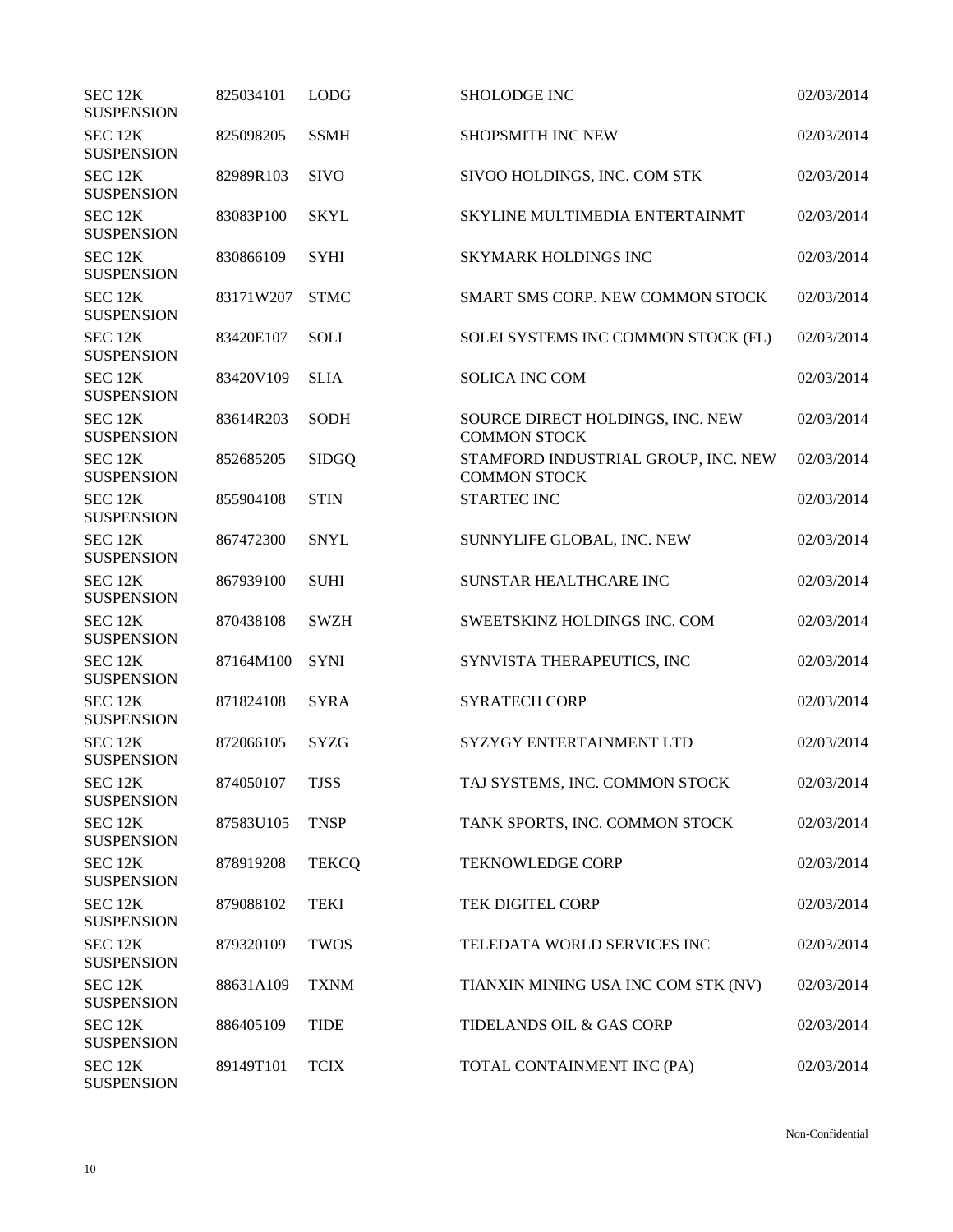| SEC <sub>12K</sub><br><b>SUSPENSION</b> | 89366F107 | <b>TRBI</b>  | TRANSFERORBIT CORPORATION COMMON<br>STOCK (FL)           | 02/03/2014 |
|-----------------------------------------|-----------|--------------|----------------------------------------------------------|------------|
| SEC <sub>12K</sub><br><b>SUSPENSION</b> | 895578102 | <b>TRIS</b>  | TRI-S SECURITY CORP                                      | 02/03/2014 |
| SEC 12K<br><b>SUSPENSION</b>            | 89579B208 | <b>TINV</b>  | TRIAD INNOVATIONS, INC. NEW COMMON<br><b>STOCK</b>       | 02/03/2014 |
| SEC 12K<br><b>SUSPENSION</b>            | 897876108 | <b>TUYU</b>  | TRUEYOU.COM, INC.                                        | 02/03/2014 |
| SEC 12K<br><b>SUSPENSION</b>            | 90041M103 | <b>TWHI</b>  | TURNING WHEEL HOLDINGS, INC. COMMON<br>STOCK (NV)        | 02/03/2014 |
| SEC 12K<br><b>SUSPENSION</b>            | 90345G109 | <b>USAE</b>  | US AEROSPACE INC COM STK (DE)                            | 02/03/2014 |
| SEC 12K<br><b>SUSPENSION</b>            | 90384V504 | <b>ULFS</b>  | ULTIMATE FRANCHISE SYS INC                               | 02/03/2014 |
| SEC 12K<br><b>SUSPENSION</b>            | 916741101 | <b>UPSN</b>  | <b>UPSNAP INC</b>                                        | 02/03/2014 |
| SEC 12K<br><b>SUSPENSION</b>            | 91818N100 | <b>UWKI</b>  | UWINK, INC. (DEL) COMMON STOCK                           | 02/03/2014 |
| SEC 12K<br><b>SUSPENSION</b>            | 92240C308 | <b>VCMP</b>  | <b>VCAMPUS CORP</b>                                      | 02/03/2014 |
| <b>DELETE</b>                           | 92778Q109 | <b>VCBI</b>  | VIRGINIA COMMERCE BANCORP                                | 02/03/2014 |
| SEC 12K<br><b>SUSPENSION</b>            | 928478106 | <b>VTST</b>  | <b>VITALSTATE INC</b>                                    | 02/03/2014 |
| SEC 12K<br><b>SUSPENSION</b>            | 92927Q109 | <b>VZIL</b>  | VZILLION INC COM STK (DE)                                | 02/03/2014 |
| SEC 12K<br><b>SUSPENSION</b>            | 93163V109 | <b>WLKF</b>  | <b>WALKER FINANCIAL CORP</b>                             | 02/03/2014 |
| SEC 12K<br><b>SUSPENSION</b>            | 946838109 | <b>WERU</b>  | WE-R-YOU CORPORATION COM STK (DE)                        | 02/03/2014 |
| SEC 12K<br><b>SUSPENSION</b>            | 94769H403 | <b>WKYN</b>  | WEBSKY, INC NEW                                          | 02/03/2014 |
| SEC 12K<br><b>SUSPENSION</b>            | 960568103 | <b>WSTN</b>  | <b>WESTLIN CORP</b>                                      | 02/03/2014 |
| SEC 12K<br><b>SUSPENSION</b>            | 961754207 | <b>TWDG</b>  | WESTWOOD GROUP, INC (THE) NEW                            | 02/03/2014 |
| SEC 12K<br><b>SUSPENSION</b>            | 96684M508 | <b>WIFT</b>  | WI-FI TV INC NEW COM STK                                 | 02/03/2014 |
| SEC 12K<br><b>SUSPENSION</b>            | 96766P106 | <b>WIFM</b>  | WIFIMED HOLDINGS COMPANY, INC.<br><b>COMMON STOCK</b>    | 02/03/2014 |
| SEC <sub>12K</sub><br><b>SUSPENSION</b> | 98142E607 | <b>WOAM</b>  | WORLD AM, INC. NEW COMMON STOCK                          | 02/03/2014 |
| SEC 12K<br><b>SUSPENSION</b>            | 98147T104 | <b>WHAIQ</b> | WORLD HEALTH ALTERNATIVES INC                            | 02/03/2014 |
| SEC 12K<br><b>SUSPENSION</b>            | 981493109 | <b>WLSV</b>  | WORLD LOGISTICS SERVICES INC COM STK<br>(DE)             | 02/03/2014 |
| SEC 12K<br><b>SUSPENSION</b>            | 98159Q105 | <b>WWDA</b>  | WORLDWIDE AUCTION SOLUTIONS, INC.<br><b>COMMON STOCK</b> | 02/03/2014 |
| SEC 12K<br><b>SUSPENSION</b>            | 98260M100 | <b>WWEB</b>  | WWEBNET, INC. COMMON STOCK                               | 02/03/2014 |
| SEC 12K<br><b>SUSPENSION</b>            | 983674102 | <b>XAIN</b>  | XA, INC.                                                 | 02/03/2014 |